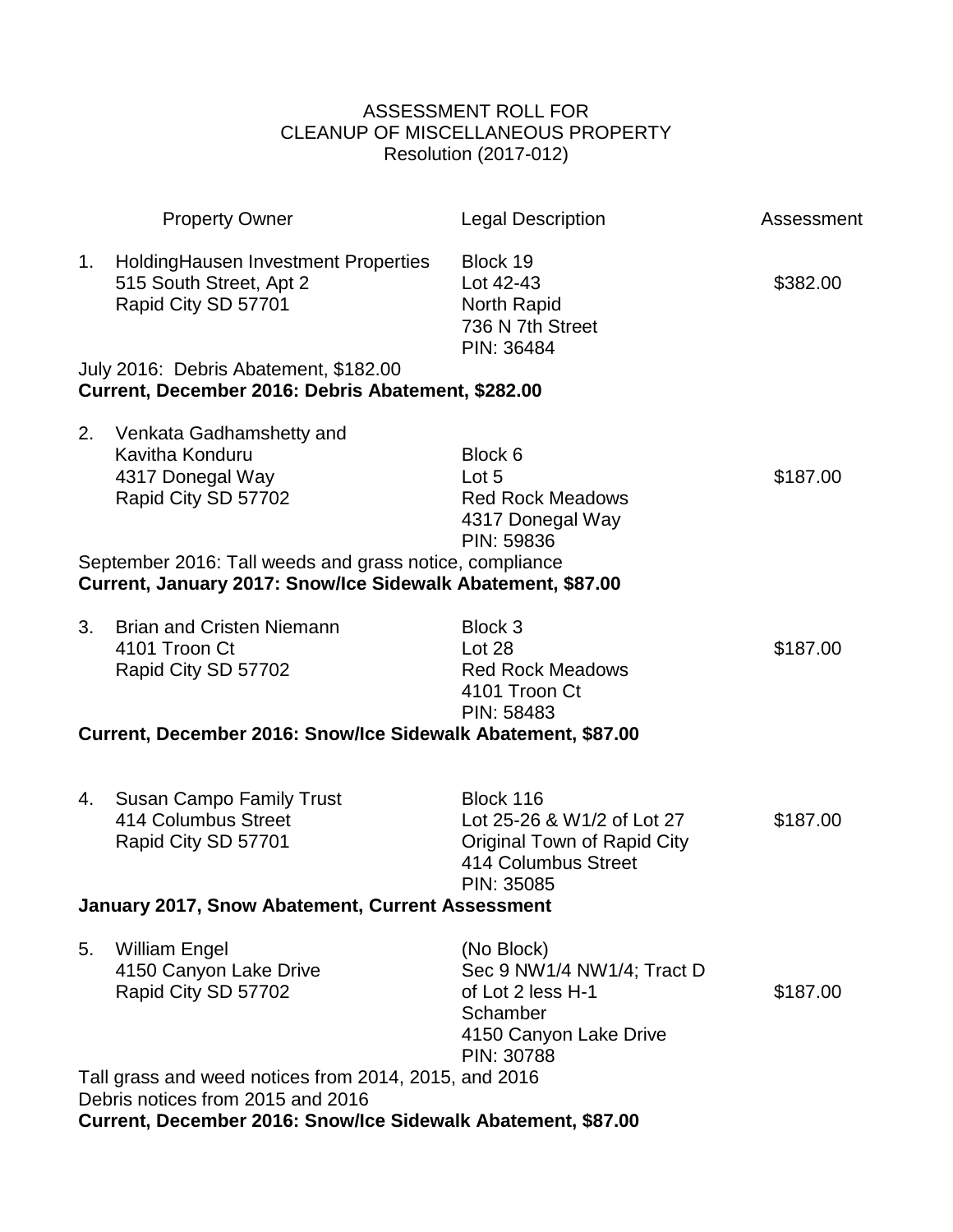| 6.                                                           | Amanda and Lance Buffington<br>2404 Jackson Blvd<br>Rapid City SD 57702                                                                   | Block 1<br>Lot 9<br>Midwestern #2<br>2404 Jackson Blvd<br>PIN: 25723                                                 | \$187.00 |  |  |  |
|--------------------------------------------------------------|-------------------------------------------------------------------------------------------------------------------------------------------|----------------------------------------------------------------------------------------------------------------------|----------|--|--|--|
|                                                              | Tall grass and weed notices from 2014 and 2015<br>Debris notice from 2014<br>Current, December 2016: Snow/Ice Sidewalk Abatement, \$87.00 |                                                                                                                      |          |  |  |  |
| 7.                                                           | John Berg<br>2216 Alamo Dr<br>Rapid City SD 57702                                                                                         | Block 4<br>Lot $4$<br><b>Mountain View</b><br>2216 Alamo Dr<br>PIN: 26229                                            | \$187.00 |  |  |  |
| Current, December 2016: Snow/Ice Sidewalk Abatement, \$87.00 |                                                                                                                                           |                                                                                                                      |          |  |  |  |
| 8.                                                           | Thompson Realty Investments LLC<br>334 Cleveland St<br>Rapid City SD 57701<br>January 2017, Debris Abatement, Current Assessment          | Block 7<br>N70' of W55.15' of E155.15'<br>of Lot 13<br><b>Boulevard Addn</b><br>1318 1/2 Quincy Street<br>PIN: 20472 | \$332.00 |  |  |  |
|                                                              |                                                                                                                                           |                                                                                                                      |          |  |  |  |

9. Hall Trust Block 2

25140 Las Palmeras Lot 35-38 of Lot 3 in NE1/4 Temecula CA 92590 NW1/4 less Lot H1 of Said Lot 38 \$187.00 1 North; 7 East; Sec 9 1920 Monte Vista Drive PIN: 30741 *\*Snow removal on 12/30/16\**

## **Current, December 2016: Snow/Ice Sidewalk Abatement, \$87.00**

10. Hall Trust Block 2

25140 Las Palmeras Lot 35-38 of Lot 3 in NE1/4 Temecula CA 92590 NW1/4 less H1 of Said Lot 38 \$187.00 1 North; 7 East; Sec 9 1920 Monte Vista Dr PIN: 30741 *\*Snow removal on 1/6/17\**

**Current, January 2017: Snow/Ice Sidewalk Abatement, \$87.00**